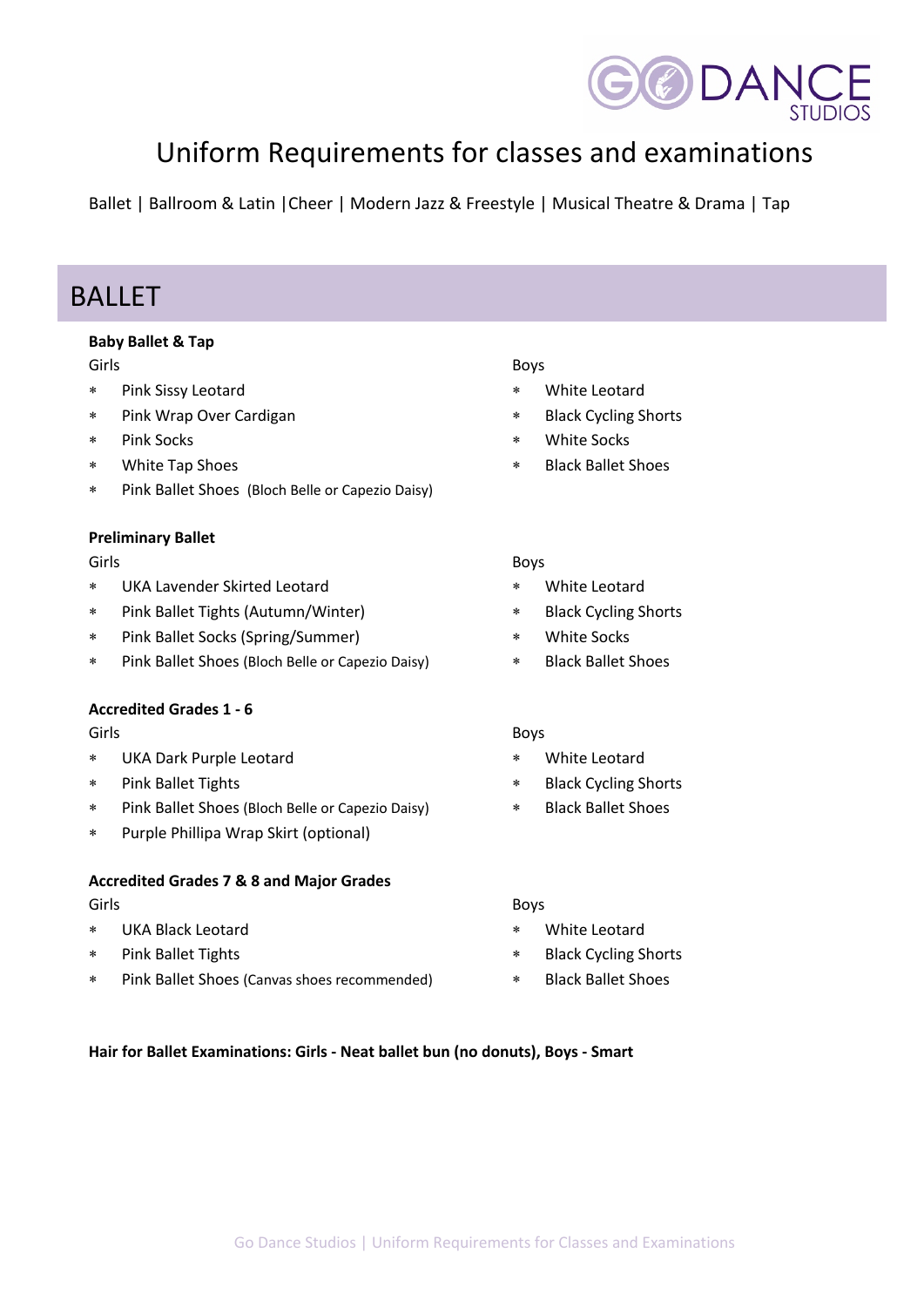

### BALLROOM AND LATIN

#### **Junior Candidates**

- \* Go Dance Salsa Dress \* Smart Black Shirt
- 
- 

#### **Senior Candidates**

#### Girls Boys

- \* Go Dance Salsa Dress \* Smart Black Shirt
- 
- \* Latin Sandals / Ballroom Shoes \* Ballroom Shoes

#### Girls Boys

- 
- \* White Socks \* Smart Black Trousers
- \* Latin Sandals \* Ballroom Shoes

- 
- \* Flesh Tights \* Smart Black Trousers
	-

**Hair for Ballroom & Latin Examinations: Girls - 2 pinned up French plaits, Boys - Smart**

## **CHEER**

#### **All classes (excluding Competitive Squads)**

Girls

- \* Go Dance Cheer Leotard
- \* Flesh Tights
- \* Black Split Sole Jazz Shoes or White Trainers

**Hair for Cheer Examinations: Girls - High Ponytail, Boys - Smart**

## MODERN JAZZ AND FREESTYLE

#### **All classes**

- 
- 
- Girls Boys
	- Go Dance Catsuit **All and Starlight Chuck Unitard (Black)** \* Starlite Chuck Unitard (Black)
	- Bare feet and / Black Split Sole Jazz Shoes \*. Bare feet and / Black Split Sole Jazz Shoes

**Hair for Modern Jazz Examinations: Girls - 2 pinned up French plaits, Boys - Smart**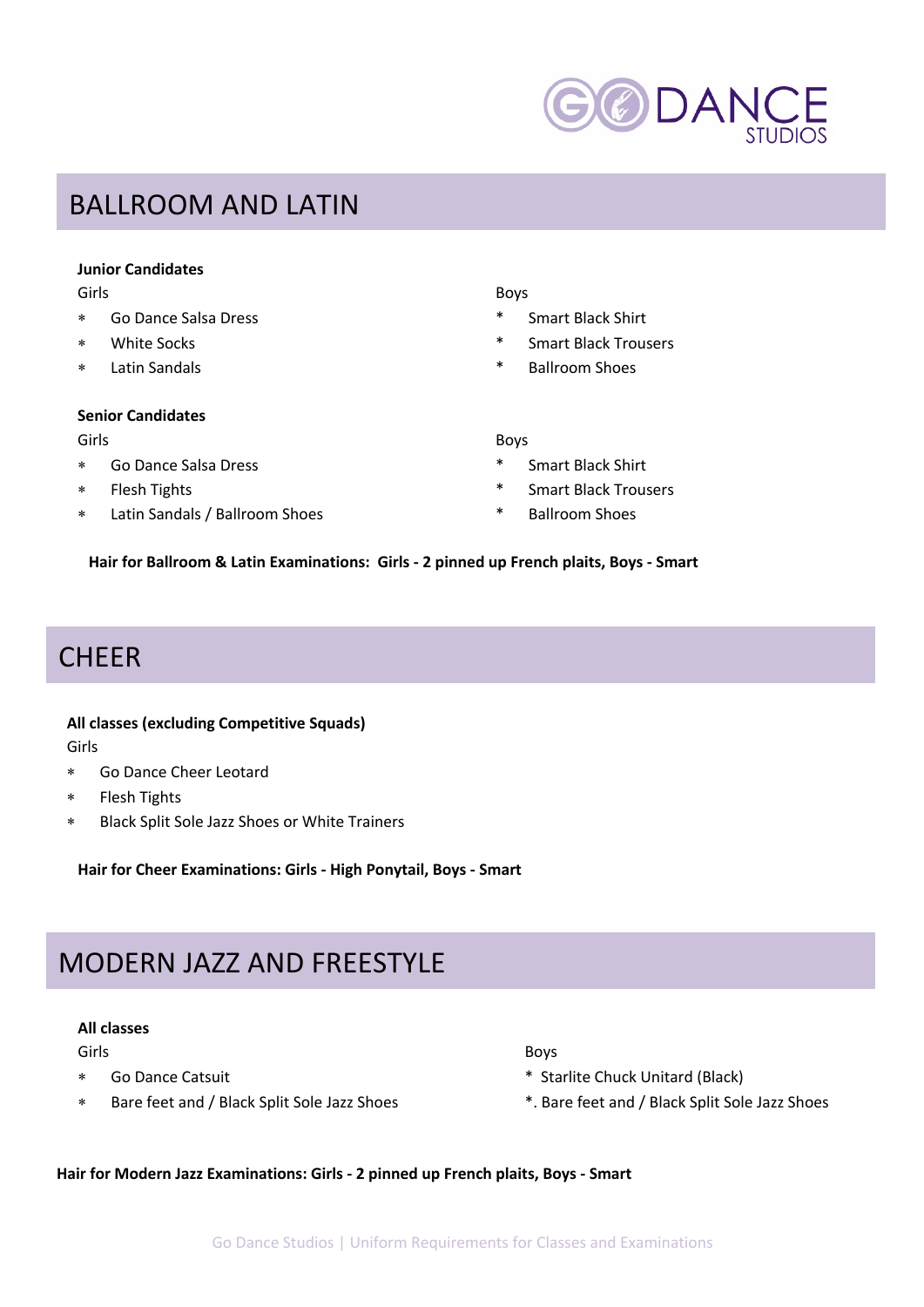

# MUSICAL THEATRE AND DRAMA

#### **All classes**

Girls and Boys

- Go Dance T Shirt
- \* Go Dance Leggings
- Black Jazz Shoes

### **TAP**

#### **Preliminary Tap**

Girls

- Lavender Skirted Leotard
- White Tap Socks
- \* White Tap Shoes

### **Accredited Grades 1-6**

Girls

- \* UKA Dark Purple Leotard
- \* Flesh Coloured Tights
- \* Black Tap Shoes (Bloch 301 Tap shoe recommended)

#### **Accredited Grades 7 & 8 and Major Grades (Elementary)**

#### Girls

- \* UKA Black Leotard
- \* Black Fishnet Tights
- **Black Tap Shoes** (Bloch 301 Tap shoe recommended)

#### **ISTD Vocational (Intermediate, Advanced 1 & 2)**

Girls

- \* Go Dance Catsuit
- **Black Tap Shoes**

#### Boys

- \* Black School T-shirt
- \* Black Cycling Shorts
- \* Black Tap Shoes

#### Boys

- \* Black School T-shirt
- Black Cycling Shorts / Trousers
- \* Black Tap Shoes (Bloch 301 Tap shoe recommended)

#### Boys

- \* Black School T-shirt
- \* Black Trousers
- \* Black Tap Shoes (Bloch 301 Tap shoe recommended)

#### Boys

- \* Starlite Chuck Unitard (Black)
- \* Black Tap Shoes

#### **Hair for Tap Examinations: Girls - 2 pinned up French plaits, Boys - Smart**